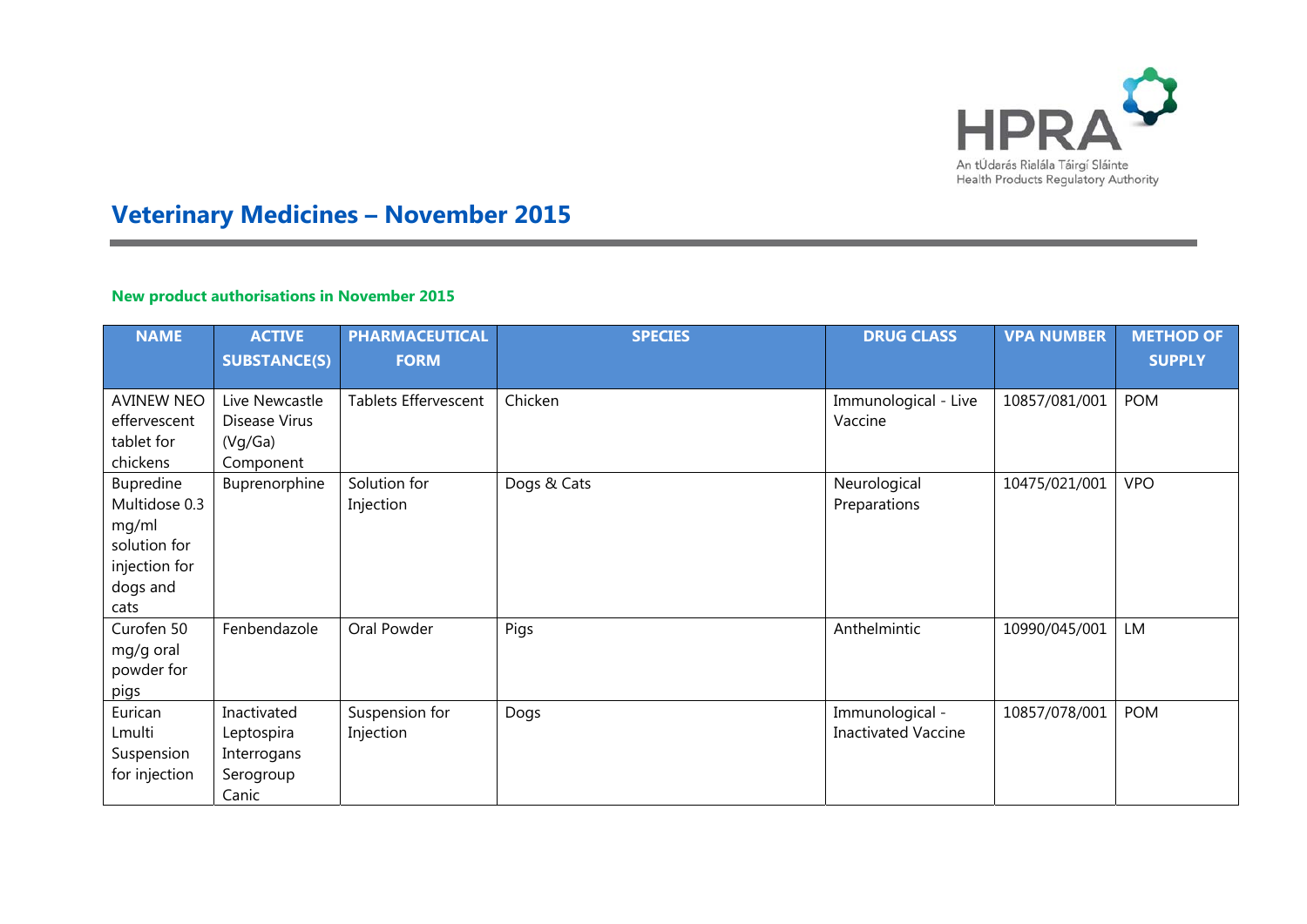

An tÚdarás Rialála Táirgí Sláinte<br>Health Products Regulatory Authority

| <b>NAME</b>                                                                                                                        | <b>ACTIVE</b><br><b>SUBSTANCE(S)</b>                     | <b>PHARMACEUTICAL</b><br><b>FORM</b> | <b>SPECIES</b>                                                 | <b>DRUG CLASS</b>                             | <b>VPA NUMBER</b> | <b>METHOD OF</b><br><b>SUPPLY</b> |
|------------------------------------------------------------------------------------------------------------------------------------|----------------------------------------------------------|--------------------------------------|----------------------------------------------------------------|-----------------------------------------------|-------------------|-----------------------------------|
| Orniflox 25<br>mg/ml<br>concentrate<br>for oral<br>solution for<br>pet rabbits,<br>rodents,<br>ornamental<br>birds and<br>reptiles | Enrofloxacin                                             | Oral Solution                        | Pet rabbits, rodents, ornamental birds and<br>reptiles.        | Antibacterial                                 | 10442/001/001     | <b>POM</b>                        |
| PIRETAMOL,<br>300 mg/ml<br>solution for<br>use in<br>drinking<br>water                                                             | Paracetamol                                              | Oral Solution                        | Pigs                                                           | Anaesthetic/Analgesic                         | 10477/003/001     | <b>POM</b>                        |
| Vanguard R                                                                                                                         | Inactivated<br>Rabies Virus,<br>Strain Sad<br>Vnukovo-32 | Suspension for<br>Injection          | Dogs, cats, cattle, pigs, sheep, goats, horses<br>and ferrets. | Immunological -<br><b>Inactivated Vaccine</b> | 10438/123/001     | <b>POM</b>                        |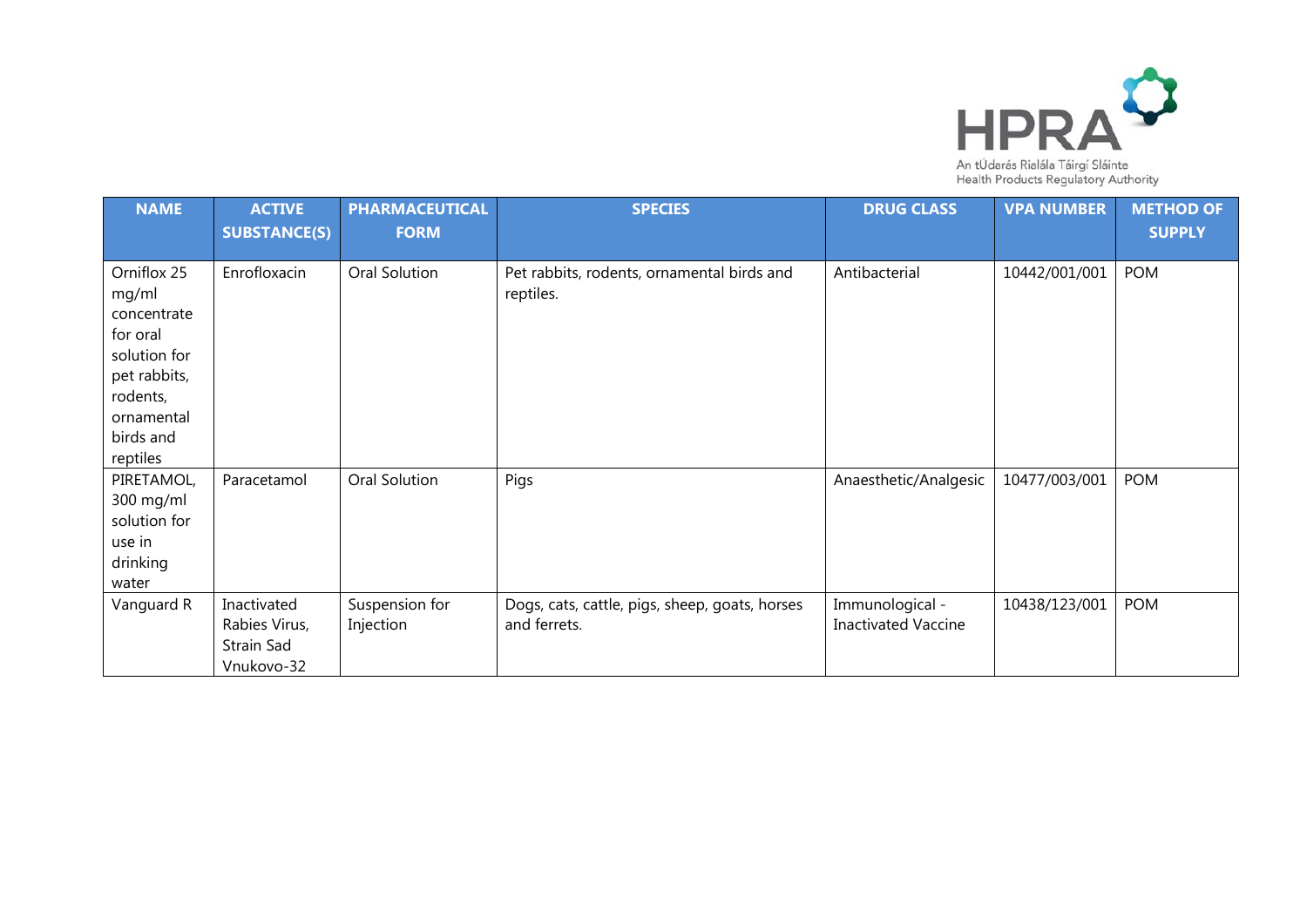

### **Products transferred in November 2015**

| <b>Product Name</b>                                                     | <b>New VPA number</b> | <b>New MAH</b>         |
|-------------------------------------------------------------------------|-----------------------|------------------------|
| PropoFlo Plus, 10 mg/ml,<br>emulsion for injection for dogs<br>and cats | 10438/125/001         | Zoetis Ireland Limited |
| Folltropin 700 IU Powder and<br>Solvent for solution for injection      | 10966/041/001         | Vetoquinol UK Limited  |
| Prilium 75 mg powder for oral<br>solution for dogs                      | 10966/043/001         | Vetoquinol UK Limited  |
| Prilium 150 mg powder for oral<br>solution for dogs                     | 10966/043/002         | Vetoquinol UK Limited  |
| Prilium 300 mg powder for oral<br>solution for dogs                     | 10966/043/003         | Vetoquinol UK Limited  |

# **Specific product updates (for animal record keeping purposes)**

## **Change to Withdrawal Periods**

| <b>Product Name</b>                 | <b>VPA Number</b> | <b>MAH</b>                     |
|-------------------------------------|-------------------|--------------------------------|
| Tizoval 6 mg/g Premix for medicated | 10859/018/001     | Eco Animal Health Limited      |
| feeding stuff for pigs              |                   |                                |
| Vetimec 6 mg/g Premix for medicated | 10859/022/001     | Eco Animal Health Limited      |
| feeding stuff for pigs              |                   |                                |
| WORMALL 2.265%w/v Oral Suspension   | 10889/002/001     | Coyle Veterinary Products Ltd. |
| WORMALL 2.265%w/v Oral Suspension   | 10889/002/001     | Coyle Veterinary Products Ltd. |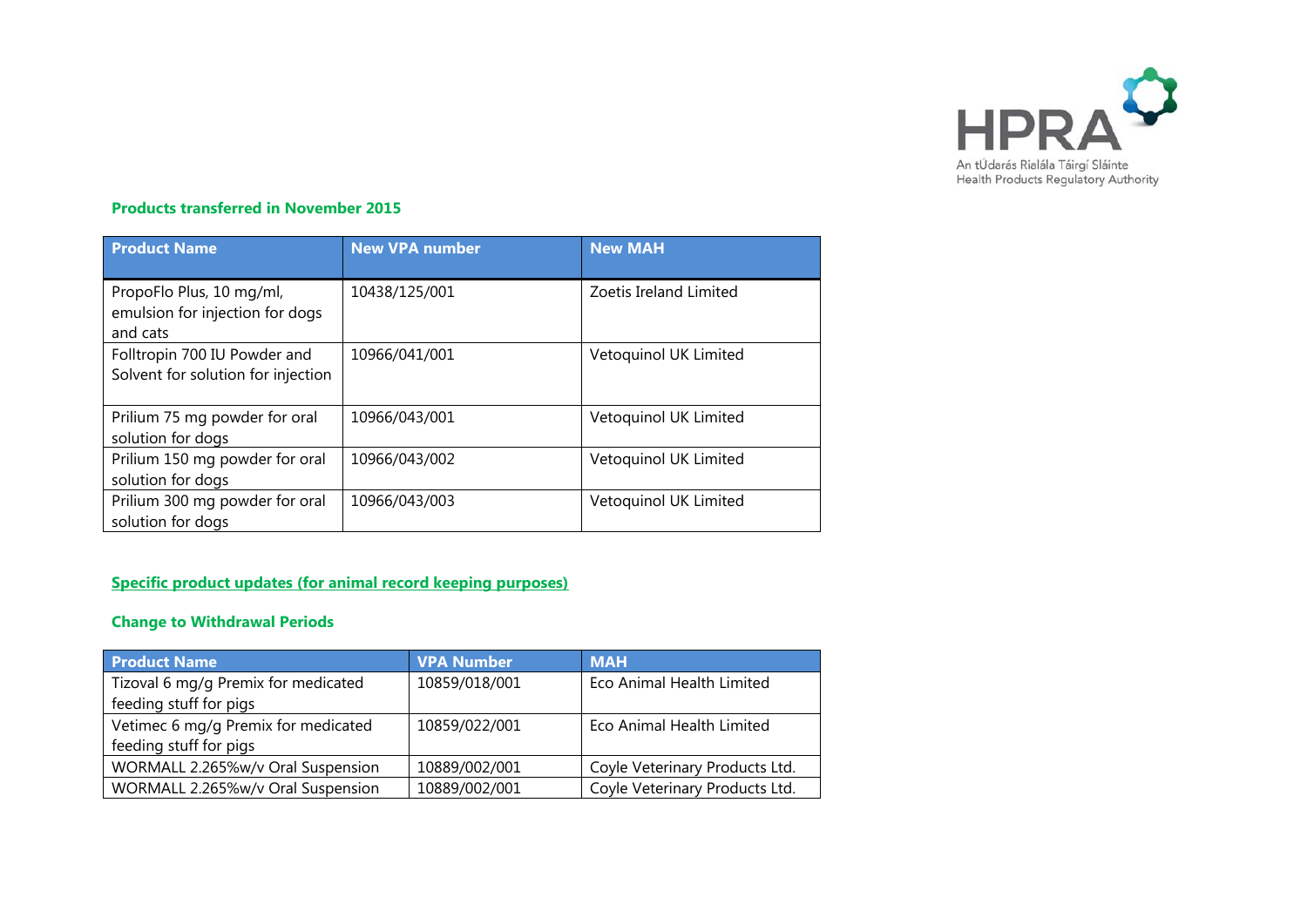

## **Change to Product name**

| <b>Old Product Name</b>                                           | <b>New Product name</b>                                           | <b>VPA</b>    | <b>MAH</b>                                                                          |
|-------------------------------------------------------------------|-------------------------------------------------------------------|---------------|-------------------------------------------------------------------------------------|
| Vulketan 2.5 mg/g gel<br>for horses                               | Vulketan 2.5 mg/g gel<br>for horses                               | 10047/046/001 | Elanco Animal Health,<br>Eli Lilly and Company<br>Limited<br>Zoetis Ireland Limited |
| BOVICEF DC 250 mg<br>Intramammary<br><b>Suspension for Cattle</b> | CEFSHOT DC 250 mg<br>Intramammary<br><b>Suspension for Cattle</b> | 10438/118/001 | QALIAN                                                                              |
| HYPERSOL 500 mg/g<br>Powder for use in<br>drinking water          | HYPERSOL 500 mg/g<br>Powder for use in<br>drinking water          | 10453/001/001 | <b>LAVET Pharmaceuticals</b><br>Ltd                                                 |
| Benefortin Flavour 2.5<br>mg tablets for cats and<br>dog          | Benefortin Flavour 2.5<br>mg tablets for cats and<br>dog          | 10482/001/001 | <b>LAVET Pharmaceuticals</b><br>Ltd                                                 |
| <b>Benefortin Flavour 5</b><br>mg tablets for cats and<br>dogs    | Benefortin Flavour 5<br>mg tablets for cats and<br>dogs           | 10482/001/002 | <b>LAVET Pharmaceuticals</b><br>Ltd                                                 |
| Benefortin Flavour 20<br>mg tablets for dogs                      | Benefortin Flavour 20<br>mg tablets for dogs                      | 10482/001/003 | <b>LAVET Pharmaceuticals</b><br>Ltd                                                 |